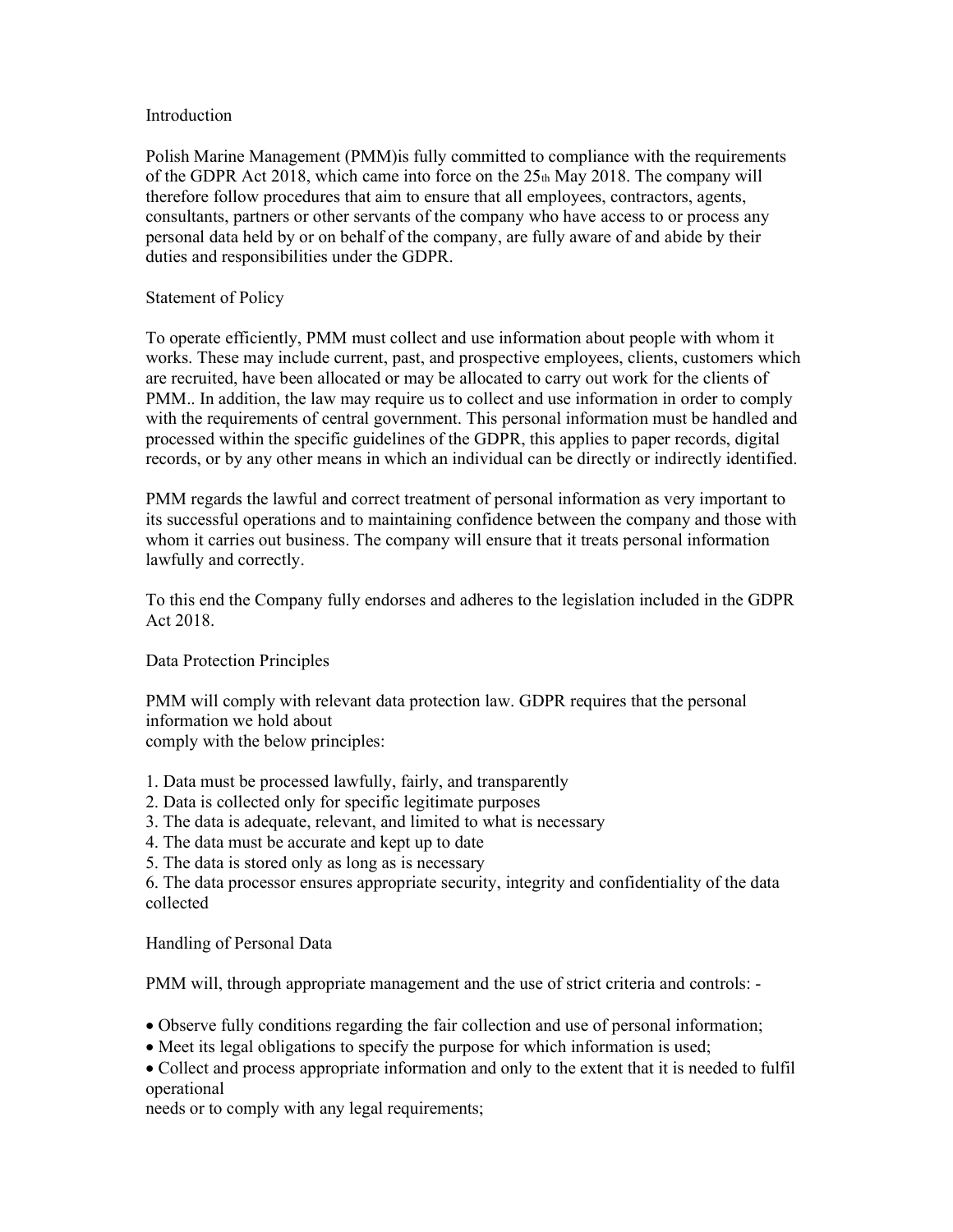Ensure the quality of information used;

Apply strict checks to determine the length of time information is held;

 Take appropriate technical and organisational security measures to safeguard personal information;

Ensure that personal information is not shared and processed without suitable safeguards;

 Ensure that the rights of people about whom the information is held can be fully exercised under the Act.

 Ensure that consent has been freely given by the individual whose data is to be processed and/or shared

 Everyone managing and handling personal information understands that they are contractually responsible

for following good data protection practice;

- Queries about handling personal information are promptly and courteously dealt with;
- Methods of handling personal information are regularly assessed and evaluated;

All PMM employees are to be made fully aware of this policy and of their duties and responsibilities under the regulation.

All directors, managers and staff employed by PMM will take steps to ensure that personal data is kept secure at all times against unauthorised or unlawful loss or disclosure and in particular will ensure that:

 Paper files and other records or documents containing personal/sensitive data are kept in a secure

environment;

 Personal data held on computers and computer systems is protected using secure passwords, which where

possible have forced changes periodically;

- Individual passwords should be such that they are not easily compromised.
- Personal data is not taken off site unless authorised as safe to do so by a director of PMM.

All contractors, consultants, partners or other servants or agents of the Company must:

 Ensure that they and all their staff who have access to personal data held or processed for or on behalf of the company, are aware of this policy and are fully trained in and are aware of their duties and responsibilities under the regulation. Any breach of any provision of the GDPR will be deemed as being a breach of any contract between the company and that individual, company, partner, or firm;

• Allow data protection audits by the company of data held on its behalf (if requested);

• Indemnify the company against any prosecutions, claims, proceedings, actions or payments of compensation or damages, without limitation.

It is the individual's responsibility to advise any change of circumstances to the company.

All contractors who are users of personal information supplied by the company will be required to confirm that they will abide by the requirements of the Act regarding information supplied by the company.

The kind of information we hold about your Personal data, or personal information, means any information about a living individual from which that living individual can be identified.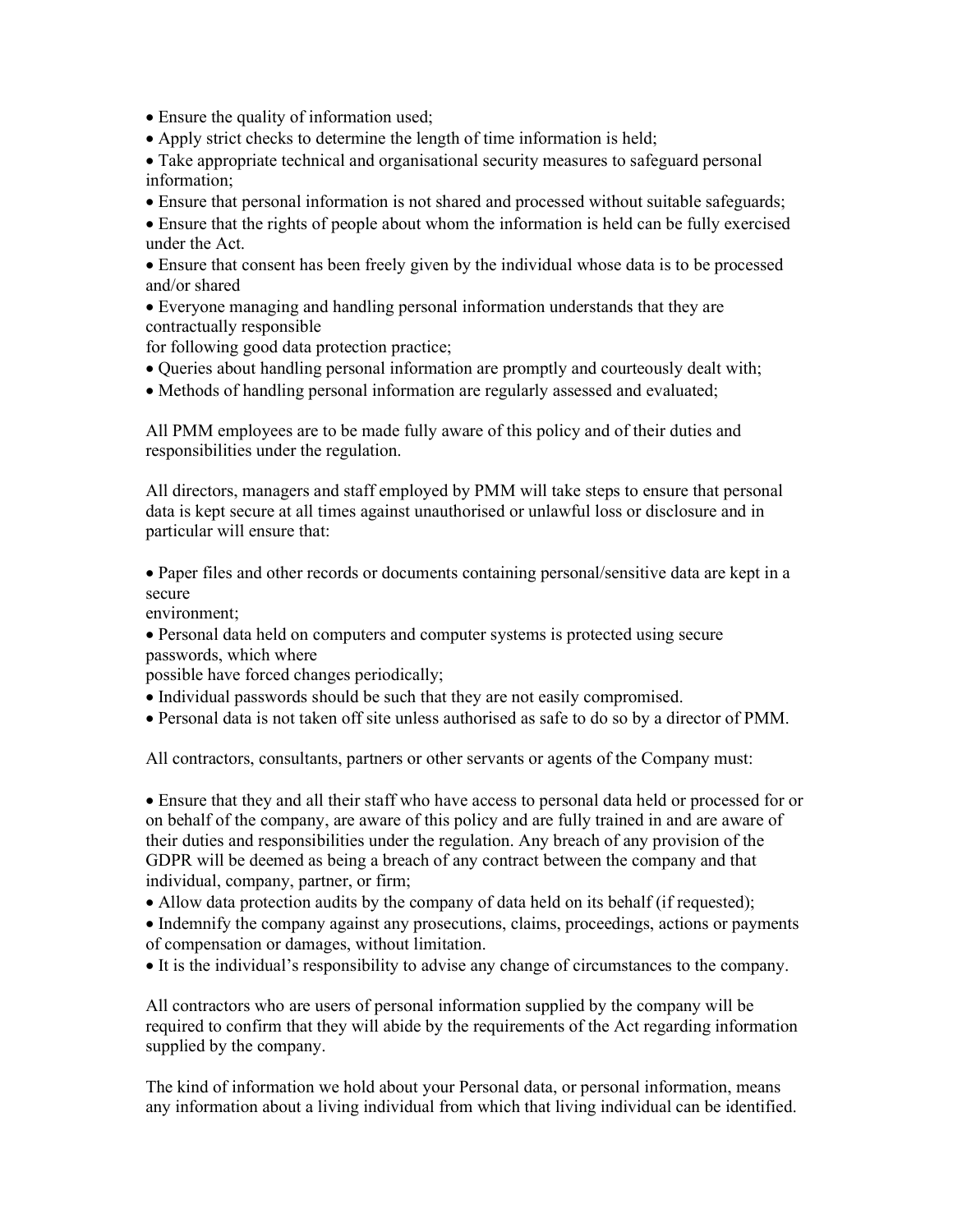It does not include data where the identity has been removed (anonymous data). Depending on your relationship with PMM, we may collect, store, process and use the following categories of personal information about you, including but not limited to: personal contact details such as name, title, addresses, telephone numbers, and personal email addresses, date of birth, gender, marital status and dependants, next of kin and emergency contact information, national insurance number, tax reference number and tax codes, copies of passport, visa, discharge book, identity cards and training certification, bank account, details, payroll records and tax status information, salary, annual leave, pension and benefits information, location of employment or workplace, recruitment information (including copies of right to work and identification documentation, employment references, employment background check information and other information included in a CV, job application or cover letter or as part of the application process). Your SEA and all information included in the Contract of Employment records (including job titles, employment / work history, working hours, training records, education records, professional qualification records and professional memberships), compensation history, absence information, including family leave records such as maternity leave, paternity leave, adoption leave, parental leave and flexible working requests, performance information, disciplinary, capability and grievance information, information about your use of our information and communications systems, photographs.

There are "special categories" of more sensitive personal data which require a higher level of protection.

We may also collect, store, process and use the following "special categories" of more sensitive personal information: trade union membership, information about your health, including any medical condition, health and sickness records, and medical reports, along with vaccination records and copies of seafarers medicals, genetic information and biometric data for identification purposes e.g. passport and/or driving licence, information about criminal convictions and offences including police certificates and fingerprint records.

#### Use of Your Personal Data

We collect personal information about employees, workers and contactors through the application and

recruitment process, either directly from candidates or from an employment agency or background check

provider. We may sometimes collect additional information from third parties including employees

(e.g. a recruitment referral), former employers, credit reference agencies or other background check agencies.

We will collect additional personal information in the course of job-related activities throughout the period of you working for us.

We will only use your personal information in accordance with applicable laws and regulations.

Most commonly, we will use your personal information in the following circumstances:

1. Where we need to fulfil your contract of employment.

2. Where we need to comply with a statutory or legal obligation.

3. Where it is necessary for our legitimate interests (or those of a third party) and your interests and fundamental rights do not override those interests.

We may also use your personal information in the following situations, which are likely to be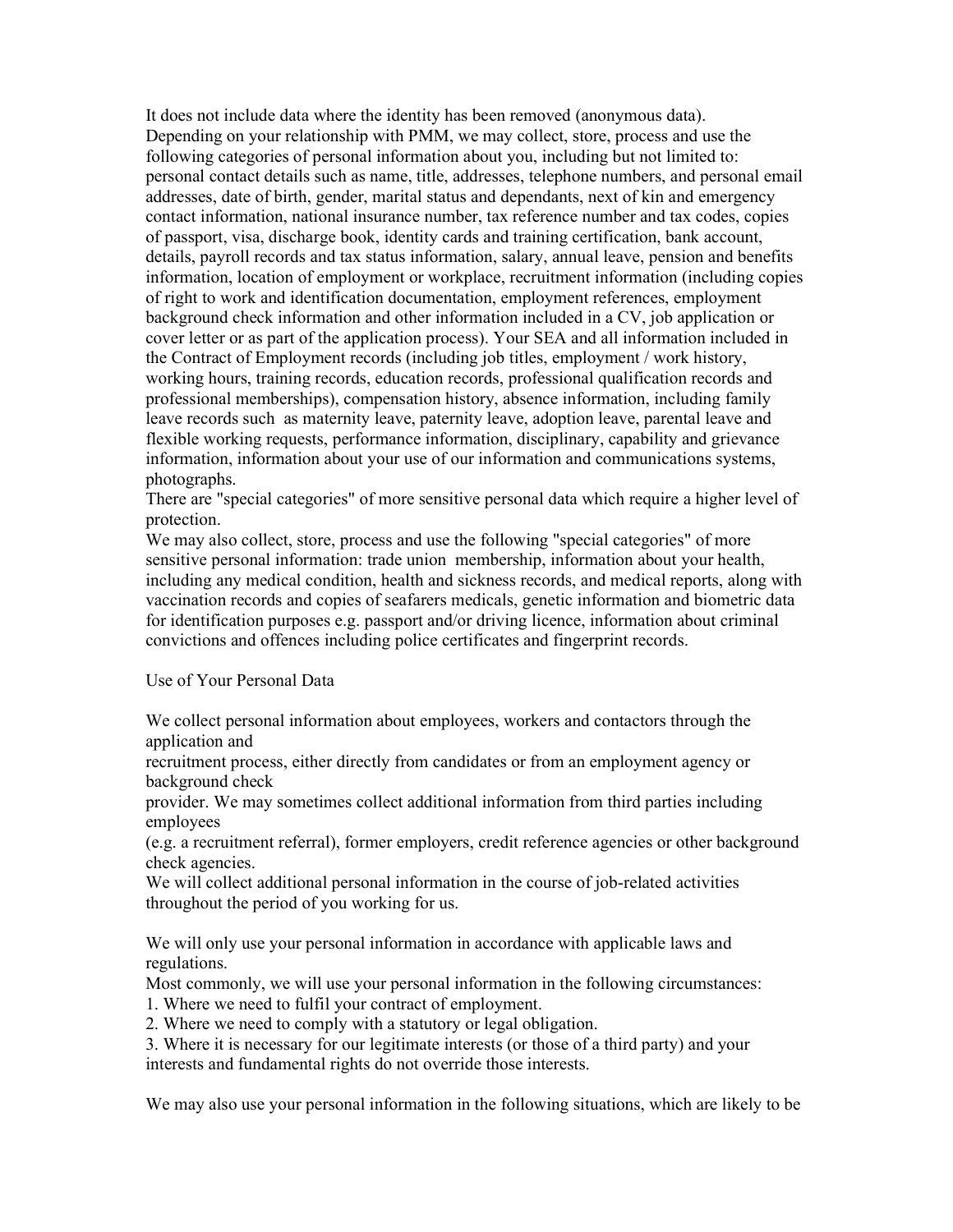rare:

1. Where we need to protect your interests (or someone else's interests).

2. Where it is needed in the public interest or for official purposes.

We obtain all the categories of information in the list above (see point 2) primarily to allow us to fulfil your contract of employment SEA and to enable us to comply with our legal obligations. In some cases, we may use your personal information to pursue legitimate interests of our own or those of third parties, provided your interests and fundamental rights do not override those interests. The situations in which we will process your personal information are listed below.

1. Making a decision about your recruitment / employment or appointment.

2. Determining the terms on which you work for us.

3. Paying you and, if you are an employee, deducting relevant tax and National Insurance contributions and court order deduction, if applicable.

4. Providing the following benefits to you for example; Death in Service Insurance.

5. Liaising with the Company's pension provider, if applicable.

6. Applying for crew entry visa's, visa waivers and work permits.

7. Arranging mandatory immigration formalities to allow for the joining/leaving of a vessel.

8. Arranging travel arrangements for your joining/leaving of a vessel.

9. Administering your contract of employment.

10. Business management and planning, including accounting and auditing.

11. Conducting performance reviews, managing performance and determining performance requirements.

12. Making salary and compensation decisions.

13. Assessing qualifications and suitability for a particular job or task, including decisions about promotions.

14. Gathering evidence for possible grievance, capability or disciplinary hearings.

15. Making decisions about your continued employment or engagement.

- 16. Making arrangements for the termination of our working relationship.
- 17. Education, training and development requirements.

Dealing with legal disputes involving you, or other employees, workers and contractors, including accidents at work.

- 1. Ascertaining your fitness to work
- 2. Managing sickness absence and other absences from work.
- 3. Complying with health and safety obligations.

4. To prevent or detect fraud or other potentially criminal behaviour.

5. To conduct data analysis studies to review and better understand employee retention and attrition rates.

6. Equal opportunities monitoring.

7. Liaising with external Government and regulatory bodies.

8. Liaising with external third parties such as employers, shipowners, ship managers,

professional advisors, business advisors, consultants and training providers.

Some of the above grounds for processing will overlap and there may be several grounds which justify our use of

your personal information.

Data sharing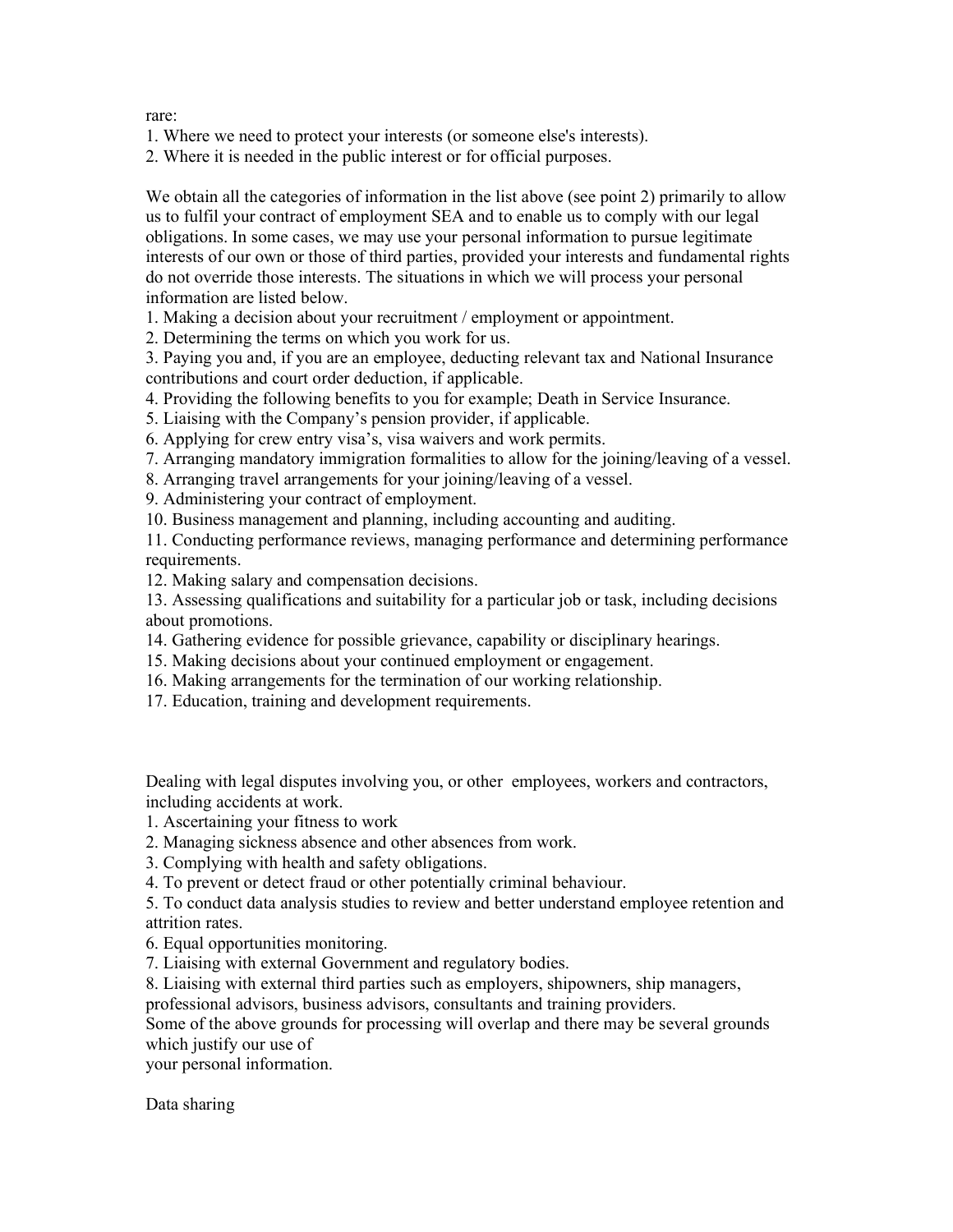We may have to share your data with third parties, including but not limited to:

- Ship Owners/ShipManagers
- Employers
- Shipping Agents
- Port/immigration officials.
- Border and coastguard official, e.g. United States Coast Guard.
- Training providers.
- Government bodies and ship registries.
- Travel Agencies.
- Doctors/medical practitioners, as and when required.
- Pension providers, if applicable.
- Third party service providers.
- Other entities in the group.

We require third parties to respect the security of your data and to treat it in accordance with the law.

We may transfer the personal information we collect about you to countries outside the EU, in order to fulfil your

contract.

If you fail to provide personal information

If you fail to provide certain information when requested, we may not be able to fulfil your contract of employment (such as your joining of a vessel, paying you or providing you with a particular benefit), or we may be prevented from complying with our legal obligations (such as to ensure the health and safety of our workers or comply with employment legislation). It is important that the personal information we hold about you is accurate and up-to-date. Please keep us informed if your personal information changes during your working relationship with us.

# Change of purpose

We will only use your personal information for the purposes for which we collected it, unless we reasonably consider that we need to use it for another reason and that reason is compatible with the original purpose. If we need to use your personal information for an unrelated purpose, we will notify you and we will explain the legal basis which allows us to do so. Please note that we may process your personal information without your knowledge or consent, in compliance with the above rules, where this is required or permitted by law.

### Retention of Personal Data

We will only keep your personal data for as long as is necessary for the purpose for which it was first provided and where we have a legal basis for doing so.

We will regularly review our records to ensure that we do not retain records for longer than we deem necessary or are permitted by legislation.

Implementation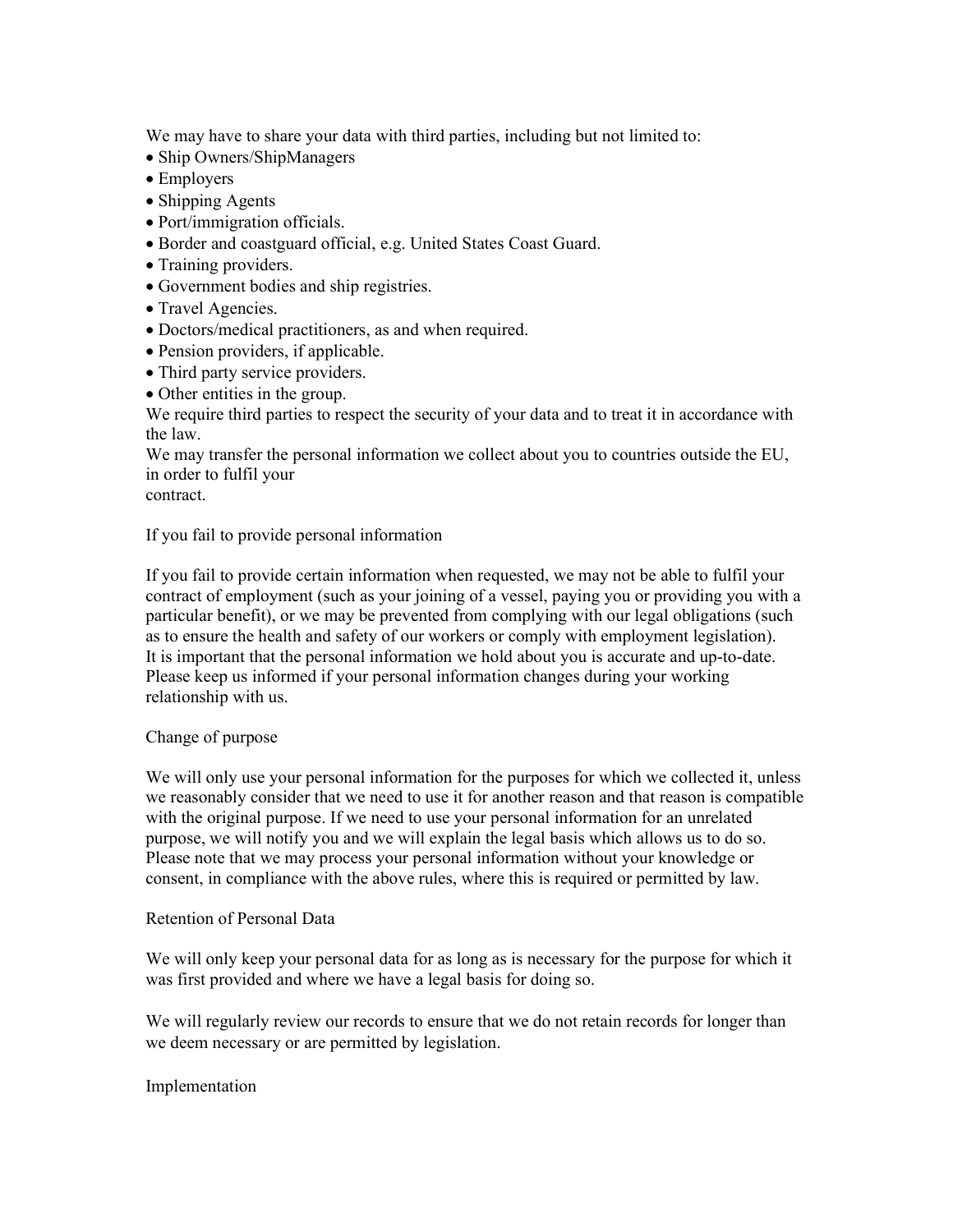The Director is responsible for ensuring that the policy is implemented. Implementation will be led and monitored by the Director who will also have overall responsibility for:

GDPR training, for staff within the company.

For the development of best practice guidelines.

 For carrying out compliance checks to ensure adherence, throughout the authority, with the GDPR.

 Ensure any new systems implemented apply the basic data protection by design and default principles

 Is the key contact for any data breaches and will act as point of contact between PMM and data protection authorities.

Your Rights under GPDR

You have the following rights, which you can exercise free of charge:

Access - The right to be provided with a copy of your Personal Information (the right of access)

Rectification - The right to require us to correct your Personal Information. This enables you to have any incomplete or inaccurate information we hold about you corrected.

To be forgotten - The right to require us to delete your Personal Information—in certain situations

Restriction of processing - The right to require us to restrict processing of your Personal Information—in certain circumstances, e.g. if you contest the accuracy of the data Data portability - The right to receive the Personal Information you provided to us, in a structured, commonly used and machine-readable format and/or transmit that data to a third party—in certain situations

To object to processing- of your personal information where we are relying on a legitimate interest (or those of a third party) and there is something about your particular situation which makes you want to object to processing on this ground

For further information on each of those rights, including the circumstances in which they apply, please contact us or see the Guidance on individuals' rights under the General Data Protection Regulation from Generalny Inspektor Ochrony Danych Osobowych (GIODO).

If you would like to exercise any of those rights, please email or write to us—see below: 'Contact us'; and let us have enough information to identify you e.g. your full name, business address and customer name. Let us know what right you want to exercise and the information to which your request relates.

When processing a request, we may ask for additional information to confirm that the request is legitimate to ensure that the security of the data is maintained, and data is not disclosed to a person who has no right to receive it. PMM will try to respond and process all legitimate requests within one month. We will keep you fully informed in all cases.

# How to contact us

To Request Access or Erasure your Personal Information or For any other request under your